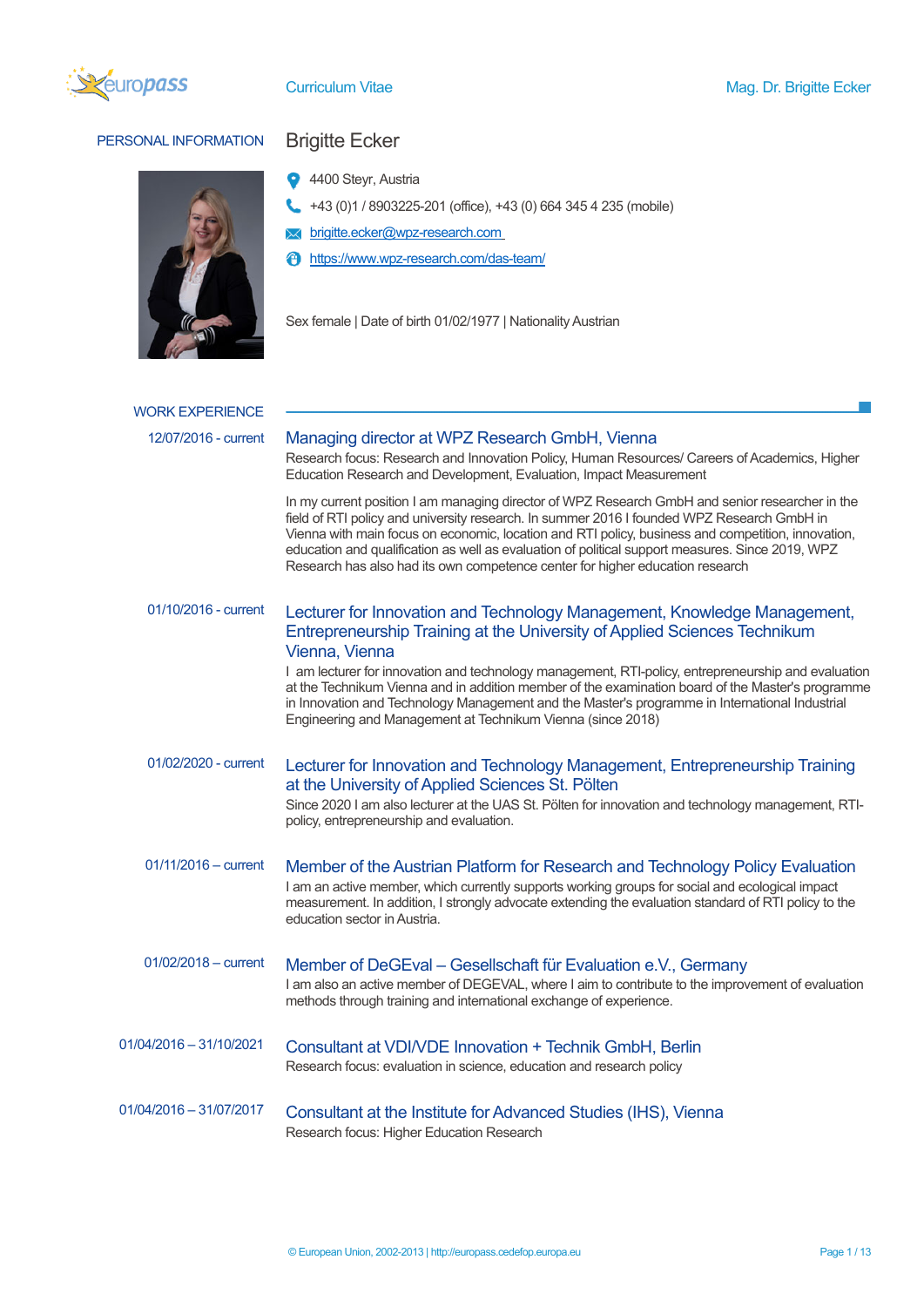

| 01/07/2014 - 31/03/2016       | Research group "Innovation, Bildung und Nachhaltigkeit", Institute for Advanced<br>Studies (IHS), Vienna<br>Head and senior researcher of the research group on innovation, education and sustainability at the<br>Department of Economics and Finance of the Institute for Advanced Studies, Vienna. Furthermore,<br>member of the IHS Conference of the Institute (09/2014 - 12/2015)                   |                 |                |
|-------------------------------|-----------------------------------------------------------------------------------------------------------------------------------------------------------------------------------------------------------------------------------------------------------------------------------------------------------------------------------------------------------------------------------------------------------|-----------------|----------------|
| 16/06/2013 - 30/06/2014       | Research group "Research, Innovation and Systems Analysis" at the Institute for<br>Advanced Studies (IHD), Vienna<br>Deputy head and senior researcher of the research group                                                                                                                                                                                                                              |                 |                |
| 10/01/2004 - 15/06/2013       | Research group TIP (Technology, Innovation and Policy Advice) of POLICIES<br>(Center for Economic and Innovation Research) of JOANNEUM RESEARCH<br>Forschungsgesellschaft mbH, Vienna<br>Research associate and project manager, responsible and involved in several projects for national and<br>international policy makers in the field of research and innovation policy and R&D internationalisation |                 |                |
| $01/10/1995 - 31/12/2003$     | Deputy managing director of a retail company                                                                                                                                                                                                                                                                                                                                                              |                 |                |
| <b>EDUCATION AND TRAINING</b> |                                                                                                                                                                                                                                                                                                                                                                                                           |                 |                |
| $02/2021 - 05/2021$           | <b>Public Policy Analysis</b><br>Online Certificate Course, London School of Economics and Political Science                                                                                                                                                                                                                                                                                              |                 |                |
| $09/2005 - 06/2006$           | <b>Curriculum "Systemic Coaching"</b><br>FAB ORGANOS Linz/Vienna                                                                                                                                                                                                                                                                                                                                          |                 |                |
| 10/2003                       | <b>PhD in Economics and Social Sciences</b><br>Johannes Kepler University Linz                                                                                                                                                                                                                                                                                                                            |                 |                |
|                               | Thesis: "Rollen ausländischer F&E-Einheiten multinationaler Unternehmen und deren Einsatz<br>moderner luK-Technologien in Österreich" (The role of foreign R&D units of MNEs and their usage of<br>modern IT-mechanisms in Austria), PhD supervisor: Lars Håkanson, Copenhagen Business School)                                                                                                           |                 |                |
| 05/2000                       | MA (Magister) in Economics and Social Sciences<br>Johannes Kepler University Linz                                                                                                                                                                                                                                                                                                                         |                 |                |
|                               | Diploma thesis: "Marketing-Trends und die Veränderungen der Marketingorganisation im 21.<br>Jahrhundert" (Marketing trends and the changes in marketing organization in the 21st century)                                                                                                                                                                                                                 |                 |                |
| 06/1995                       | A-levels (Secondary school)<br>Bundes(real)gymnasium Steyr                                                                                                                                                                                                                                                                                                                                                |                 |                |
| <b>PERSONAL SKILLS</b>        |                                                                                                                                                                                                                                                                                                                                                                                                           |                 |                |
| Mother tongue(s)              | German                                                                                                                                                                                                                                                                                                                                                                                                    |                 |                |
| Other language(s)             | <b>UNDERSTANDING</b>                                                                                                                                                                                                                                                                                                                                                                                      | <b>SPEAKING</b> | <b>WRITING</b> |

| uage(s) | <b>UNDERSTANDING</b> |         | <b>SPEAKING</b>    |                   | <b>WRITING</b> |
|---------|----------------------|---------|--------------------|-------------------|----------------|
|         | Listening            | Reading | Spoken interaction | Spoken production |                |
| English |                      |         | C                  |                   | C1             |
| French  |                      |         |                    |                   | Α1             |
|         |                      |         |                    |                   |                |

Levels: A1/A2: Basic user - B1/B2: Independent user - C1/C2: Proficient user Common European Framework of Reference for Languages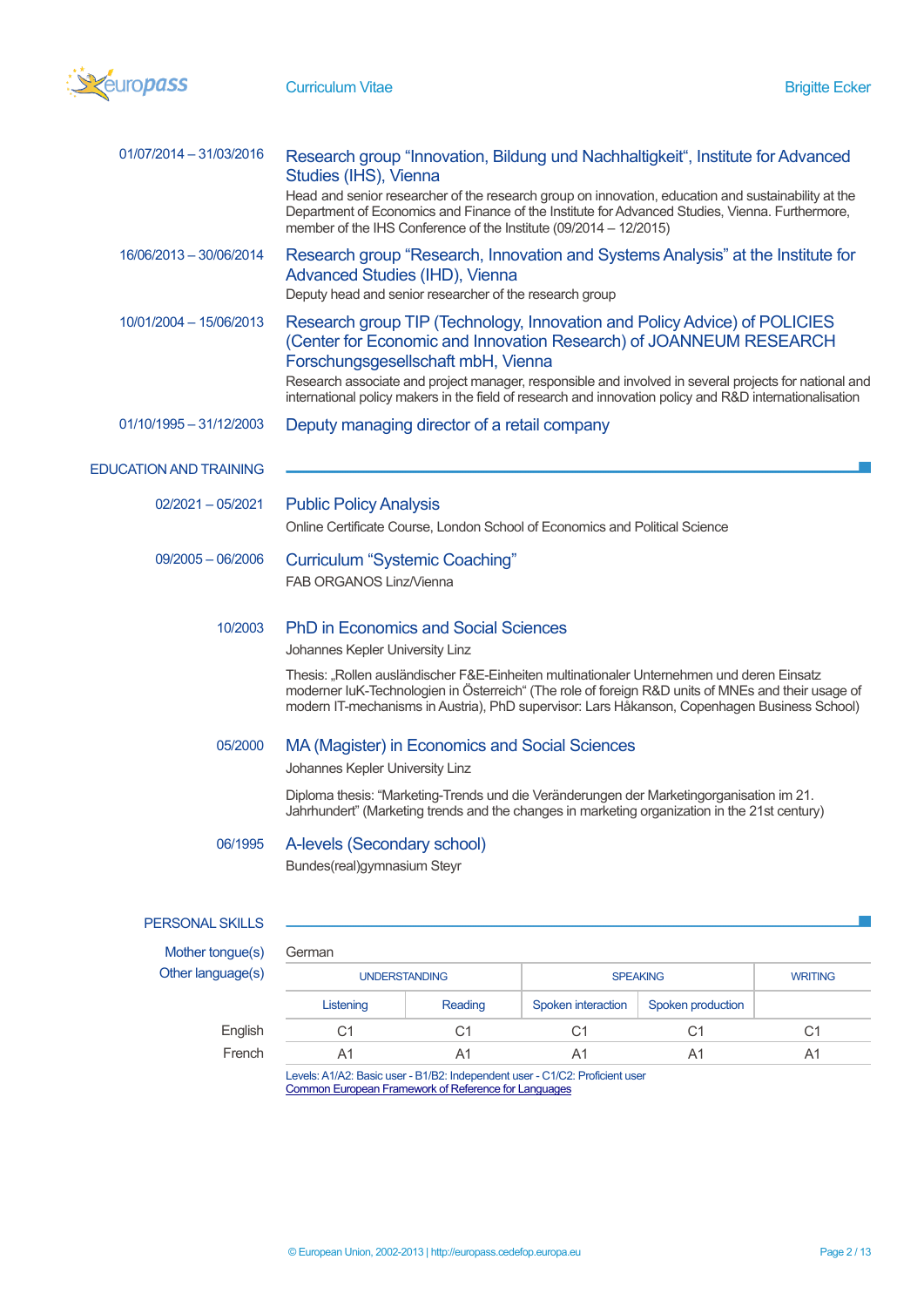

|                                   | Fields of Research • RTI (Research, Technology & Innovation) Policy<br>- Education Research and Innovation (HEInnovate)<br>- Higher Education Research<br>• Knowledge Transfer<br>• Digitalisation<br>• Green Transformation<br>· Skill Training<br>• Research Careers<br>. Direct Research Funding and Fiscal Incentives<br>• National Innovation Systems<br><b>- Business Models</b><br>• Governance, Public Management<br>• Evaluation/Impact Measurement |
|-----------------------------------|--------------------------------------------------------------------------------------------------------------------------------------------------------------------------------------------------------------------------------------------------------------------------------------------------------------------------------------------------------------------------------------------------------------------------------------------------------------|
| <b>Communication skills</b>       | - Excellent communication skills through leading a wide range of interdisciplinary projects at<br>national and international level                                                                                                                                                                                                                                                                                                                           |
| Organisational/ Managerial skills | · Flexible, engaged/ highly motivated, excellent social skills<br>- Experience in leadership (strong in motivating teams)<br>Organisation skills (preparation of policy documents and events, support in<br>dissemination)<br>• Management of national and international (EU) projects<br>. Quality assurance of projects and processes                                                                                                                      |
|                                   | Job-related skills • Project management<br>- Advanced language skills<br>• Scientific research<br>• Policy consulting<br>• Proposal writing<br>- Evaluation of funding programs and projects                                                                                                                                                                                                                                                                 |
| Computer skills                   | ■ Microsoft Office™ and statistical tools (e.g. SPSS)<br>• Usual research related computer skills                                                                                                                                                                                                                                                                                                                                                            |

Driving licence **• B (cars)** 

m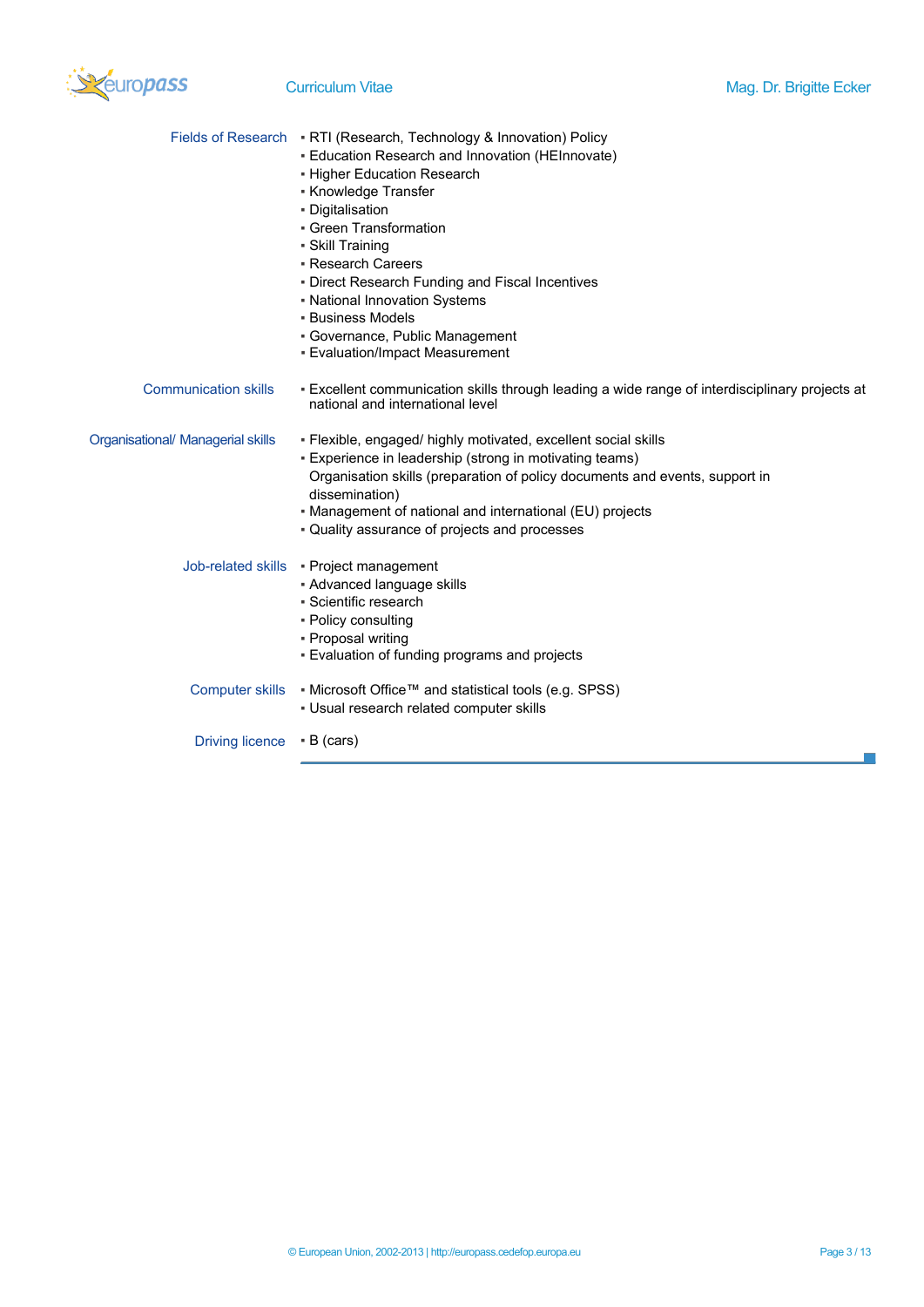

ADDITIONAL INFORMATION

# AL INFORMATION Österreichischer Forschungs- und Technologiebericht/Austrian Research and<br>Reference projects Technology Boport (2019, 2022) Technology Report (2019 – 2022)

WPZ Research is responsible for the coordination of the consortium and lead partner of the Austrian Research and Technology Report commissioned by the Federal Government (Federal Ministry of Education, Science and Research (BMBWF), Federal Ministry for Climate Action, Environment, Energy, Mobility, Innovation and Technology (BMK), Federal Ministry for Digital and Economic Affairs (BMDW)

The Austrian Research and Technology Report is the status report on the country's federally funded research, technology, and innovation. In addition, the report provides an overview of Austria's positioning in international comparison and shows trends in the RTI sector. It also presents the latest strategic developments in the higher education sector. WPZ Research is in charge of coordination and WPZ Research is preparing the Research and Technology Report for the years 2019-2022 together with KMU Forschung Austria and the Centre for Social Innovation, as well as Technopolis Austria, VDI/VDE-iit in Berlin and the Institute of Industrial Sciences.

# BeyondScale: Developing the Organisational Capacity of Higher Education Institutions using the HEInnovate platform to facilitate peer learning and a pan-European community of practice (2019 – 2022)

WPZ Research is responsible for the coordination of the consortium and lead partner in this project with higher education institutions from Austria, Bulgaria, Ireland, the Netherlands, and Portugal as members of the BeyondScale consortium.

The project aims at creating a community between universities and their actors and stakeholders to promote the Entrepreneurial Agenda. The aim is to strengthen the links between education, research, and business and to promote knowledge transfer by using (and developing) HEInnovate. The multidisciplinary team of international experts will further develop the topic "innovative higher education" and promote it through new formats/pathways.

# LMRO Partnership Initiative (2020-2022)

The LMRO Project, under the lead of OECD and EC, aims to help governments and higher education institutions enhance the employment outcomes of graduates by better aligning higher education provision and labour markets. Austria, Hungary, Portugal and Slovenia are participating in the first round.

WPZ Research supports the site visits at the Austrian HEIs as well as the international call for good practices.

# European University Alliances

I was selected for being a member of the evaluation board/expert for the Calls: i) European Universities – 2020, ii) H2020-IBA-Swafs-Support-1-2020, and iii) H2020-IBA-Swafs\_Support-2- 2020.

# Bund-Länder Initiative "Innovative Hochschule"

The "Innovative University" funding initiative focuses on the third mission, in addition to research and teaching, and addresses in particular small and medium-sized universities as well as universities of applied sciences. Together with Technopolis and iit, WPZ Research carries out the accompanying evaluation of the initiative from 2020-2022.

# HEInnovate Country Review and Background Report (2017 – 2019)

The aim of the HEInnovate Country Review was to survey the status quo and the framework conditions with regard to science-economy interactions, and thus in particular innovation-relevant topics in higher education, such as approaches and measures to implement the entrepreneurial university, the anchoring of entrepreneurship in teaching, education and training, the support of startup projects in the context of knowledge and technology transfer (keyword: Third Mission), the establishment and expansion of a university start-up ecosystem, the support of start-ups / spin-offs, etc, and to analyse its strengths and weaknesses.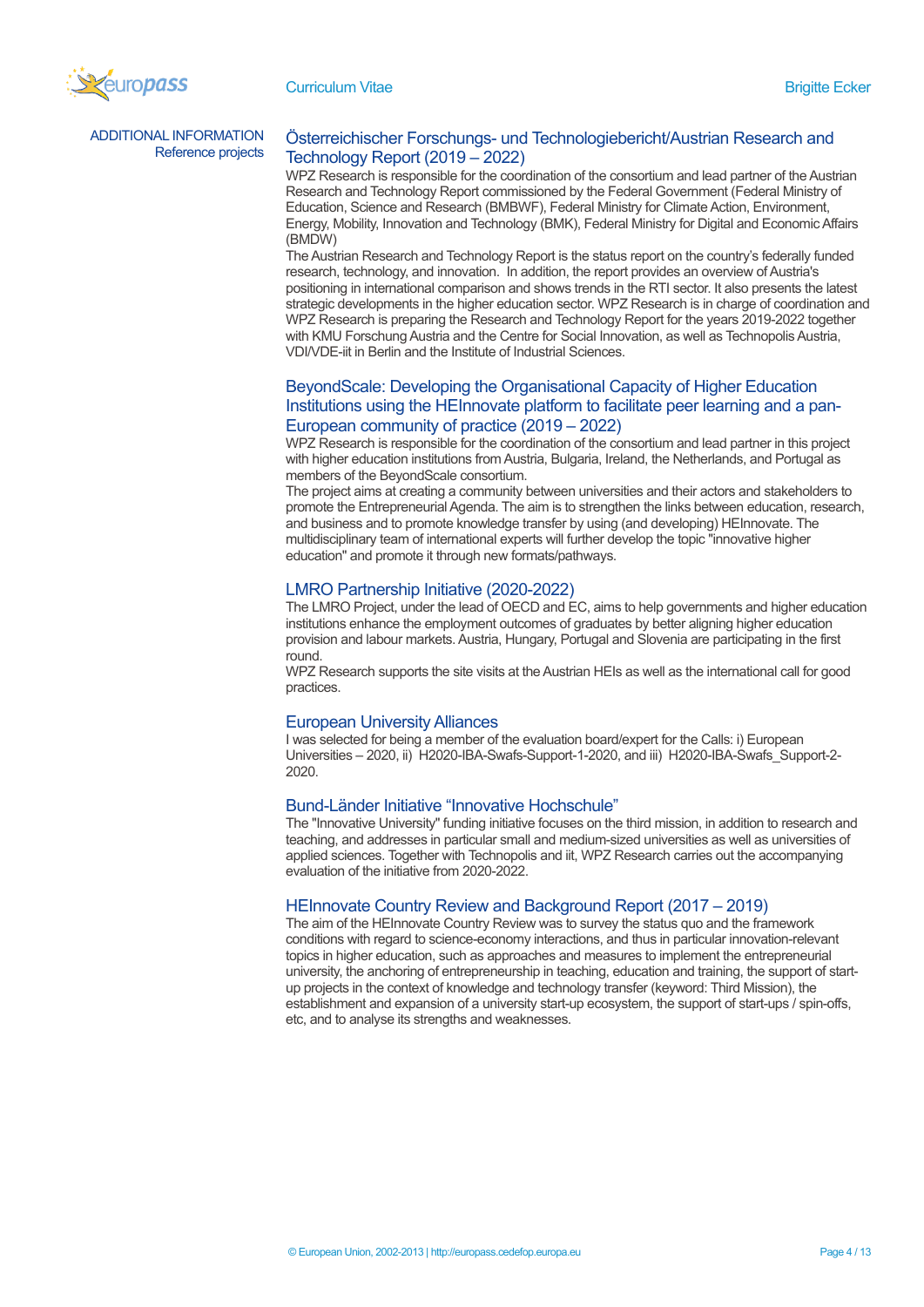

### PUBLICATIONS

Research studies, RTI policy

Ecker, B., et.al: Österreichischer Forschungs- und Technologiebericht 2022 [Austrian Report on Innovation and Technology 2022], on behalf of BMBWF, BMK und BMDW, Vienna, ongoing.

Ecker, B., Sardadvar, S., Merki, H.: Studie zum Potenzial von Nachhaltigkeitsinnovationen im österreichischen Lebensmittelsystem (Study on the potential of sustainability innovations in the Austrian food system), in cooperation with FiBL Österreich and Univ.-Prof. Sigrid Stagl (University of Economics), on behalf of aws, ongoing

Ecker, B., Sardadvar, S. (2021): Österreichs Innovationsperformance im internationalen Vergleich: Österreich 2021 auf Platz 8 im European Innovation Scoreboard: Analyse und Interpretation der Ergebnisse nach geänderter Methodik (Austria's Innovation Performance in International Comparison: Austria in 8th Place in the European Innovation Scoreboard in 2021: Analysis and Interpretation of Results According to Changed Methodology), on behalf of BMBWF, BMK und BMDW, Wien.

Ecker, B.: AI Anwenden & Verstehen: Die Wissensdrehscheibe für Artificial Intelligence (AI), Begleitevaluierung und Fördernavigation (Applying & Understanding AI: The Artificial Intelligence (AI) Knowledge Hub, Companion Evaluation, and Funding Navigation), on behalf of FH Technikum Wien, ongoing

Ecker, B., Brunner, Ph., Gross, Ph., Hartmann, E.A., Kaufmann, P., Kofler, J., Krabel, S., Philipp, S., Régent, V., Sardadvar, S., Schneider, H.W., Schuch, K., Seth, C., Staneva, M., Sturn, D., Tiefenthaler, B., Warta, K., Wieser, H., Zingerle, S. (2021): Österreichischer Forschungs- und Technologiebericht 2021 [Austrian Report on Innovation and Technology 2021], on behalf of BMBWF, BMK und BMDW, Vienna.

Ecker, B., Gogola, G., Reiner, C., Dusl, L. (2021): Die Stellung/Rolle Österreichs Universitäten im Wissens- und Technologietransfer, im Speziellen aus Sicht der österreichischen Leitbetriebe [The position/role of Austrian universities in knowledge and technology transfer, especially from the perspective of Austrian leading companies], on behalf of IV, Vienna.

Ecker, B., Dusl, L. (2021): Begleitung des Strategieprozesses der Dachmarke Life Science Austria [Support for the strategy process of the brand Life Science Austria], im Auftrag der aws, Vienna.

Sardadvar, S., Ecker, B. (2021): Impact von Eigenkapitalinvestitionen betreffend: aws Venture Capital Initiative, aws Cleantech-Initiative, aws Mittelstandsfonds, aws Gründerfonds und aws Business Angel Fonds [Impact of equity investments regarding: aws Venture Capital Initiative, aws Cleantech Initiative, aws Mittelstandsfonds, aws Gründerfonds and aws Business Angel Fonds], on behalf of aws, Vienna.

Ecker, B. , Brunner, Ph., Dudenbostel, T., Gassler, H., Gogola, G., Hartmann, E.A., Kaufmann, J., Kaufmann, P., Krabel, S., Nindl, E., Ruhland, S., Sardadvar, S., Seth, C., Schneider, H.W., Schuch, K., Staneva, M., Sturn, D., Tiefenthaler, B., Warta, K., Zingerle, S. (2020): Österreichischer Forschungsund Technologiebericht 2020 [Austrian Report on Innovation and Technology 2020], on behalf of BMBWF, BMK und BMDW, Vienna.

Ecker, B., Sardadvar, S. (2020): Österreichs Innovationsperformance im internationalen Vergleich: Österreich auf Platz 8 im European Innovation Scoreboard 2020 - Analyse und Interpretation der Ergebnisse [Austria's innovation performance in international comparison: Austria in 8th place in the European Innovation Scoreboard 2020 - Analysis and interpretation of the results], on behalf of BMBWF, BMK und BMDW, Vienna.

Ecker, B., Gogola, G., Reiner, C.: Indikatoren für das Geschäftsfeld Entrepreneurship, Schutzrechte und Seedförderungen der aws [Indicators for the Entrepreneurship, IP Rights and Seed Funding business area of the aws], im Auftrag der aws, ongoing.

Ecker, B., Schuh, U., Reiner, C., Sardadvar, S., Gogola, G. (2019): Externe wissenschaftliche Begleitung des aws-Mehrjahresprogramms 2020-2022 [External scientific monitoring of the aws multiyear programme 2020-2022], on behalf of aws, Vienna.

Ecker, B., Brunner, Ph., Christmann-Budian, S., Fischl, I., Gassler, H., Gogola, G., Hartmann, E., Heckl, E., Kaufmann, P., Krabel, S., Mayer, K., Mozhova, A., Pechar, H., Radauer, A. Reiner, C., Ruhland, S., Sardadvar, S., Schneider H. W., Schuch, K., Sturn, D., Tiefenthaler, B., Warta, K., Welp-Park, E. (2019): Österreichischer Forschungs- und Technologiebericht 2019 [Austrian Report on Innovation and Technology 2019], on behalf of BMBWF, BMVIT und BMDW, Vienna.

Ecker, B., Gogola, G. (2019): IP. Coaching: Kundenzufriedenheits- und Bedarfsanalyse [IP. Coaching: Customer satisfaction and needs analysis], on behalf of aws, Vienna.

Ecker, B., Pinetz, E., Sardadvar, S., Varro, D. (2018): Bedeutung und Besteuerung des Einzelhandels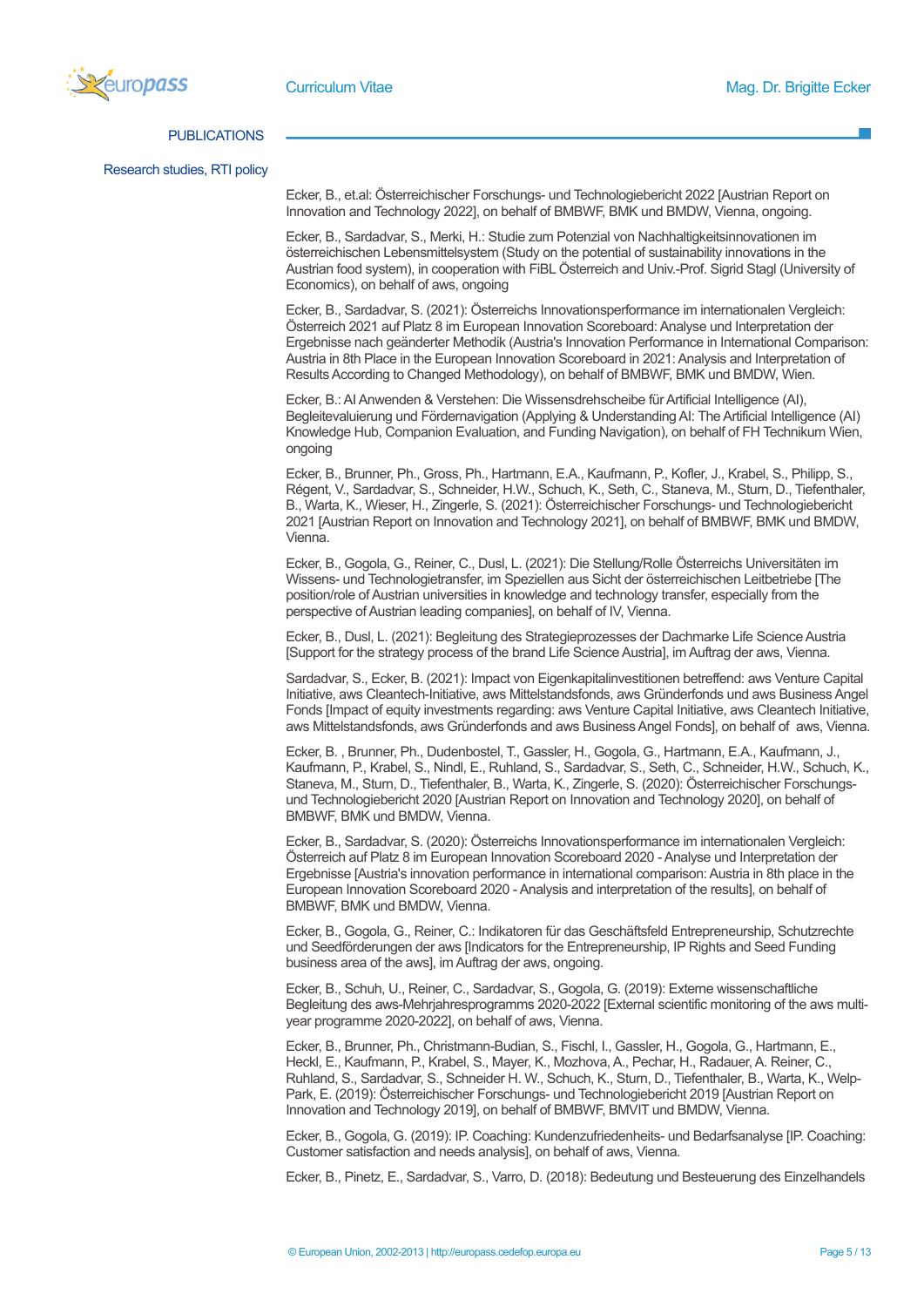

in Österreich, sowie die Herausforderungen gegenüber dem Online-Handel [Significance and taxation of retail trade in Austria, as well as the challenges vis-à-vis online trade], on behalf of Spar, Vienna.

Ecker, B., Reiner, C., Gogola, G., Höller, G. (2018): Policy mix for science-industry knowledge transfer in Austria: OECD TIP Case Study, on behalf of BMDW, Vienna.

Keuschnigg, C., Sardadvar, S., Ecker, B., Gogola, G. (2017): Risikokapitalprämie: Eine Maßnahme der aws zur Belebung des österreichischen Kapitalmarkts [Risk capital premium: an aws measure to stimulate the Austrian capital market], on behalf of aws, Vienna.

Keuschnigg, C., Ecker, B., Reiner, C., Sardadvar, S. (2017): Innovationsland Österreich: F&E, Unternehmensentwicklung und Standortattraktivität [Innovation country Austria: R&D, business development and location attractiveness], in cooperation with WPZ, on behalf of RFTE, St. Gallen - Vienna.

Raza, W., Ecker, B., Gassler, H. (2016): Auswirkungen der Transatlantischen Handels- und Investitions-partnerschaft (TTIP) auf den Bildungs- und Forschungsstandort Österreich: eine Einschätzung, in Kooperation mit der Österreichischen Forschungsstiftung für Internationale Entwicklung (ÖFSE) [Impact of the Transatlantic Trade and Investment Partnership (TTIP) on Austria as a location for education and research: an assessment, in cooperation with the Austrian Research Foundation for International Development], on behalf of Rat für Forschung und Technologieentwicklung, Vienna.

Alkan, S., Bijelac, V., Ecker, B., Gassler, H. (2015): Volkswirtschaftliche Effekte eines Translational Research Centers in Österreich [Economic effects of a Translational Research Centre in Austria], on behalf of wings4innovation, Vienna.

Leitner, K.-H., Dachs, B. , Degelsegger, A., Ecker, B., Gassler, H., Heller-Schuh, B., Hochgerner, J., Janger, J., Lampert, D., Peneder, M., Ploder, M., Polt, W., Scherngell, Th., Schuch, K., Streicher, G., Unger, M., Unterlass, F., Zahradnik, G. (2015): Stärkefelder im Innovationssystem: Wissenschaftliche Profilbildung und wirtschaftliche Synergien [Areas of strength in the innovation system: scientific profiling and economic synergies], AIT-IS-Report Vol. 103, on behalf of BMWFW, Vienna.

Ecker, B., Gassler, H., Grumiller, J. (2014): Die Rolle von Forschung und Innovation für Beschäftigung und Wachstum: Studie zur Vorbereitung des Nationalen Reformprogramms 2015 [The role of research and innovation for employment and growth: study in preparation of the National Reform Programme 2015], on behalf of BMWFW, Vienna.

Keuschnigg, C., Ecker, B., Gassler, H., Hofer, H., Koch, S., Kuschej, H., Lassnigg, L., Reiner, C., Sellner, R., Skriner, E., Vogtenhuber, S. (2014): Vision Österreich 2050: Vorsprung durch Bildung, Innovation und Wandel [Vision Austria 2050: Advancement through education, innovation and change], on behalf of RFTE und AIT, Vienna.

Schibany, A., Berger, M., Dachs, B., Ecker, B., Egeln, J., Gassler, H., Gottschalk, S., Leitner, K.H., Müller, B., Rammer, C., Reiner, C., Streicher, C., Zahradnik, G. (2013): Österreichischer Forschungsund Technologiebericht 2013 [Austrian Research and Technology Report 2013], on behalf oft he Austrian Federal Government, Vienna.

Polt, W., Ecker, B., Gassler, H., Weber, M., Steindl, C., Zahradnik,. G. (2013): Externe Beratung der "Österreich und der Europäische Forschungs- und Innovationsraum" der FTI Task Force [External consultation of the "Austria and the European Research and Innovation Area" of the RTI Task Force], on behalf of BMVIT and BMWF, Vienna.

Ecker, B., Gassler, H., Polt, W. (2013): Herausforderungen der österreichischen FTI-Politik angesichts Horizon 2020, Konsultation der für das 7. Europäische Rahmenprogramm nominierten Delegierten und ExpertInnen [Challenges of Austrian RTI policy in view of Horizon 2020, consultation of delegates and experts nominated for the 7th European Framework Programme], on behalf of BMWF, Vienna.

Ecker, B., Gassler, H. (2011): IT OUTLOOK AUSTRIA 2012: Recent developments in Austrian Information Technology Policies, a report commissioned by the Austrian Federal Ministry for Transport, Innovation and Technology (BMVIT).

Gassler, H., Ecker, B., Meyer, S., Schmidmayer, J., Steyer, F. (2010): Patentberatungsstellen in Österreich [Patent offices in Austria], Vienna.

Schibany, A., Berger, M., Buchinger, E., Dachs, B., Dinges, M., Ecker, B., Falk, M., Gassler, H., Heller-Schuh, B., Hofer, R., Huber, P., Janger, J., Reinstaller, A., Streicher, G., Unterlass, F. (2010): Österreichischer Forschungs- und Technologiebericht 2010 [Austrian Research and Technology Report 2010], Vienna.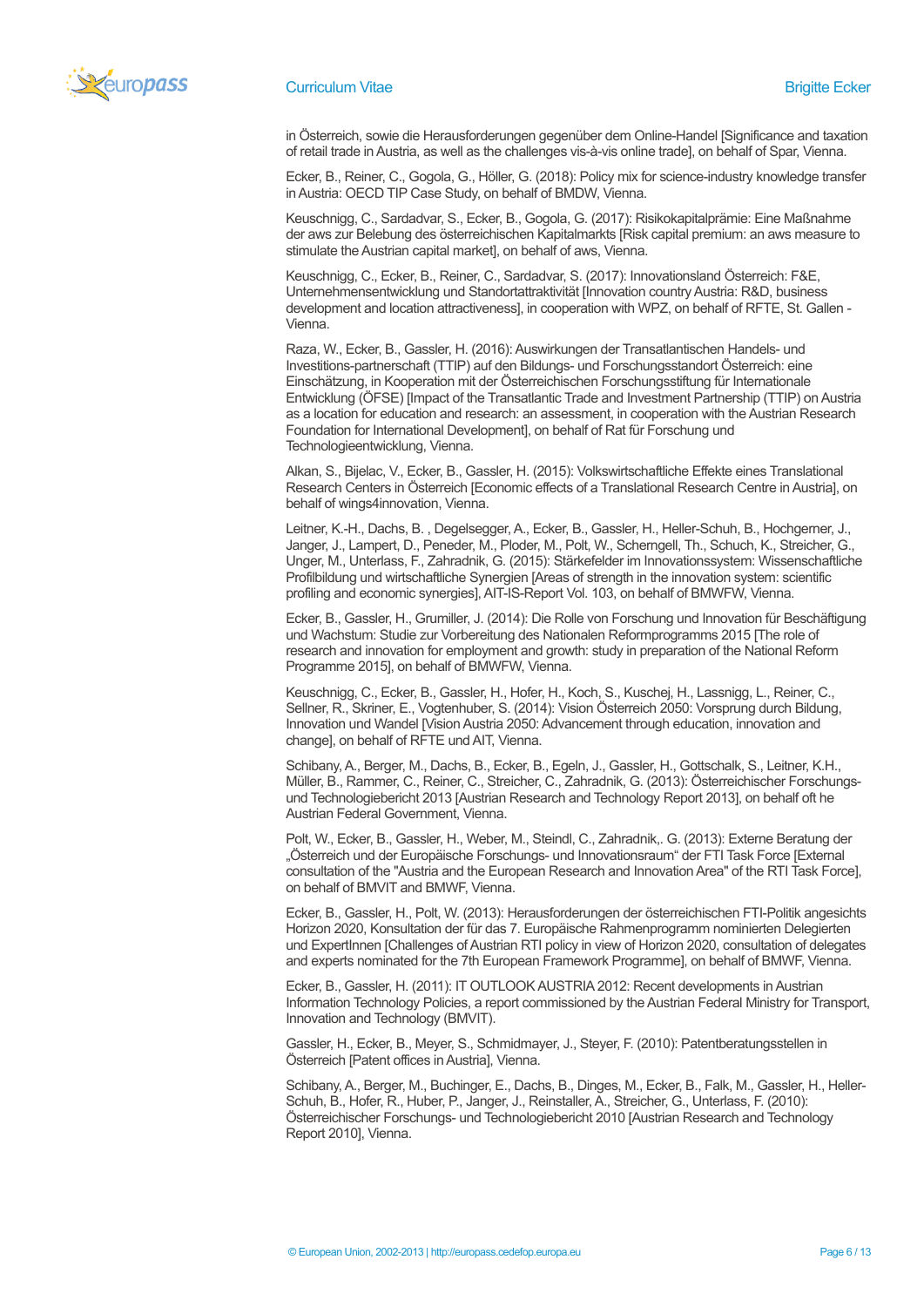

Polt, W., Gassler, H., Ecker, B., Schibany, A. (2010): Begleitende Beratung zur Forschungsstrategie Österreich 2020 [Accompanying advice on the Austria 2020 Research Strategy], final report on behalf of BMWF, November 2010, Vienna.

Ecker, B., Gassler, H., Schmidmayer, J.: IT OUTLOOK AUSTRIA 2010: Recent developments in Austrian Information Technology Policies, a report commissioned by the Austrian Federal Ministry for Transport, Innovation and Technology (BMVIT).

Schibany, A., Berger, M., Dachs, B., Falk, R., Gassler, H., Huber, P., Leitner, K.H., Ecker, B., Peneder, M, Reinstaller, A., Schartinger, D., Streicher, G., Woitech, B. (2009): Österreichischer Forschungs- und Technologiebericht 2009 [Austrian Research and Technology Report 2009], on behalf of the Austrian Federal Government, Vienna.

Schaffer, N., Ecker, B. (2009): Bonifikationssysteme zur Steigerung des Frauenanteils in den Verkehrsprogrammen des bmvit [Bonus systems to increase the share of women in the bmvit's transport programmes], on behalf of bmvit, Vienna.

BMWF (Hrsg.) (2008): Österreichischer Forschungsdialog – Ergebnisdokumentation [Austrian Research Dialogue - Documentation of Results], project consultant: Wolfgang Polt, Helmut Gassler, Brigitte Nones, Andreas Schibany, Vienna.

Dachs, B., Steindl, C., Berger, M., Gassler, H., Hölzl ,W., Kletzan, D., Köppl, A., Leitner, K.H., Ecker, B., Peneder, M., Reinstaller, A., Schartinger, D., Schacherl, I., Schibany, A., Schiffbänker, H., Schaffer, N., Streicher, G., Unterlass, F., Zahradnik, G.: Österreichischer Forschungs- und Technologiebericht 2008, Lagebericht gem. §8(1) FOG über die aus Bundesmitteln geförderte Forschung, Technologie und Innovation in Österreich [Austrian Research and Technology Report 2008, Management Report pursuant to §8(1) FOG on Research, Technology and Innovation in Austria Funded by Federal Funds], Vienna.

Berger, M., Falk, M., Falk, R., Friesenbichler, K., Gassler, H., Hölzl, W., Leitner, K.H., Ecker, B., Roediger-Schluga, T., Seibt, C., B.,Schibany, A. , Steindl, C., Unterlass, F., Leo, H.: Österreichischer Forschungs- und Technologiebericht 2007 [Austrian Research and Technology Report 2007], on behalf of the Austrian Federal Government, Vienna.

Berger, M., Ecker, B., Gassler, H. (2007): Internationalisierung von F&E - der Forschungsmarkt China, RR59 2007/03 [Internationalisation of R&D - the research market in China, RR59 2007/03], Vienna.

Edler, J., Ecker, B., Polt, W. (2007): Internationalisation of Industrial R&D – understanding the policy Perspective, Final workshop Report to the PRIME NoE, Karlsruhe, Vienna.

Hofer, R., Ecker, B., Jantscher, E., Polt, W., Wiedenhofer, H. (2007): Europäischer Benchmark der Entwicklungstrends außeruniversitärer Forschungsinstitutionen [European benchmark of development trends of non-university research institutions], on behalf of Steiermärkischen Landesregierung, Vienna.

Ecker, B. (2007): Leitfaden für die Einrichtung von Doktoratsprogrammen neu: Konzeption – Leitfaden – Checkliste, Entwurf [Guidelines for the Establishment of Doctoral Programmes new: Concept - Guideline - Checklist, Draft], on behalf of BMWF, Vienna.

Ecker, B. (2006): Stellungnahme zum "Staatspreis Innovation 2007+, Konzept für die Neuausrichtung" [Statement on the "State Prize for Innovation 2007+, Concept for Reorientation], on behalf of BMWA, Vienna.

Ecker, B., Schibany, A. (2006): Stellungnahme zum "European Institute of Technology (EIT)": Eine kritische Reflexion [Statement on the "European Institute of Technology (EIT)": A critical reflection], on behalf of bm:bwk, Vienna.

Ecker, B., Schibany, A. (2006): Humanressourcenprogramm "Doctoral Schools". Legitimation und Programmentwurf [Human Resources Programme "Doctoral Schools". Legitimisation and programme design]; on behalf of BMBWK, InTeReg Research Report Nr. 51-2006, Vienna.

Ecker, B., Schibany, A., Berger, M., Steyer, F. (2006): Förderprogramme zu Karriereverlaufsmodellen für Forschende an Universitäten; Good practices auf europäischer Länderebene und ein Assessment der österreichischen Situation [Funding programmes for career models for researchers at universities; good practices at European country level and an assessment of the Austrian situation]; on behalf of BMBWK, Vienna.

Schibany, A., Böheim, M., Dachs, B., Falk, R., Gassler, H., Hölzl, W., Kubeczko, K., Leitner, K.H., Mahroum, S., Ecker, B., Polt, W., Roediger-Schluga, T., Schacherl, I., Steindl, C., Streicher, G., Weber, M., Woitech, B., (2006): Österreichischer Forschungs- und Technologiebericht 2006 [Austrian Research and Technology Report 2006]; on behalf of the Austrian Federal Government, Vienna.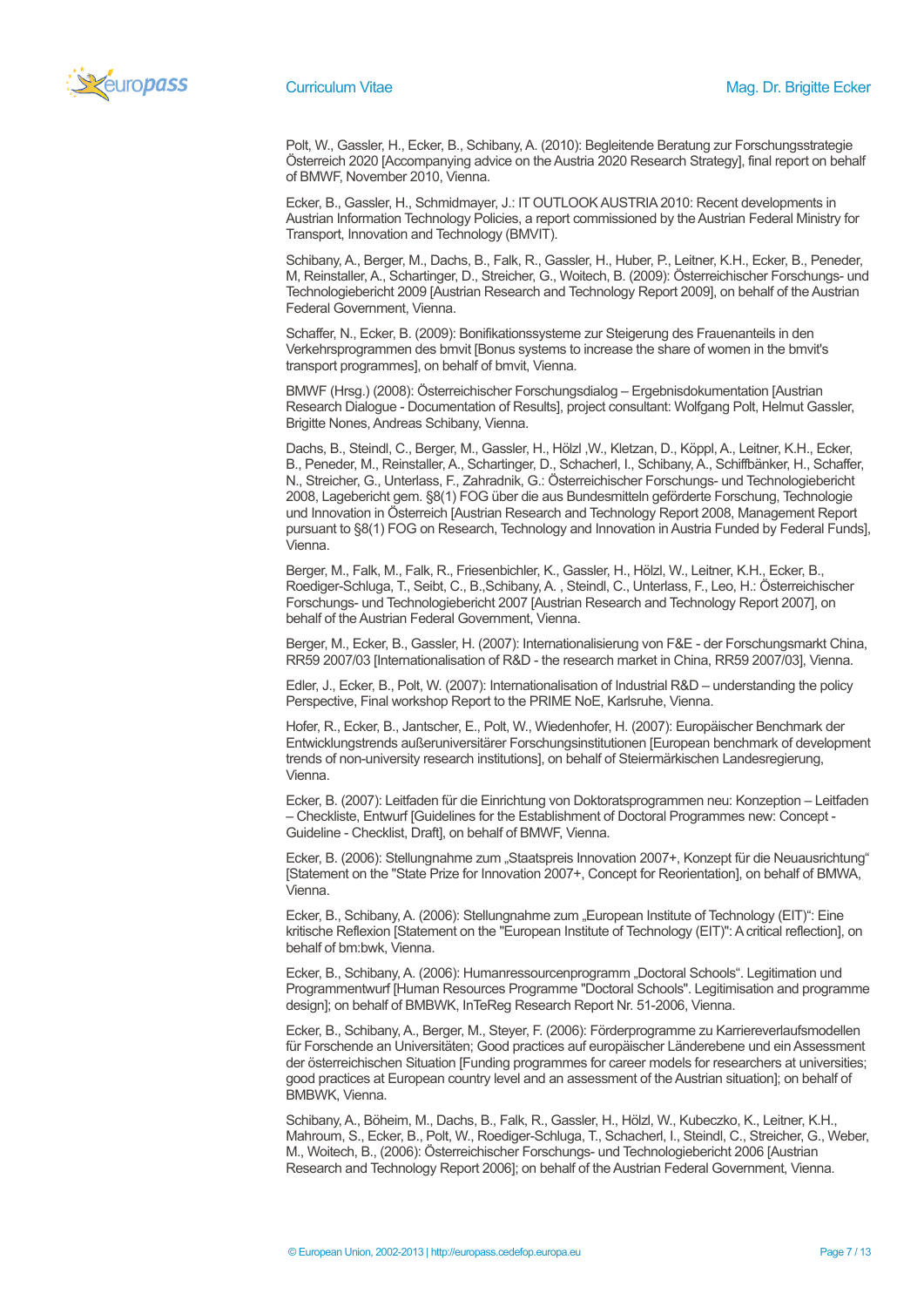

Polt, W., Gassler, H., Ecker, B., Steyer, F., Hofer, R. (2006): Fostering Industry-Science-Relations: Selected 'good practice' policy programs in Europe; on behalf of the CIRCA Group Europe Ltd., Vienna.

Schibany, A., Jörg, L., Ecker, B. (2005): Instrumente der Technologieförderung und ihr Mix [Technology promotion instruments and their mix], InTeReg Research Report Nr. 37-2005.

Bauer, C., Dinhobl, G., Dinges, M., Dachs, B., Falk, M., Falk, R., Whitelegg, K., Schibany, A., Schiffbänker, H., Gassler, H., Ecker, B., Polt, W. (2005): Österreichischer Forschungs- und Technologiebericht 2005 [Austrian Research and Technology Report 2005], Vienna.

Veugelers, R., Dachs, B., Mahroum, S., Ecker; B., Schibany, A., Falk, R. (2005): Internationalisation of R&D: Trends, Issues and Implications for S&T policies, A review of literature, Background Report for the conference in Brussels 29-30 March 2005.

Dachs, B., Friesenbichler, K.S., Falk, M., Ecker, B. (2005): Innovationsaktivitäten österreichischer Unternehmen im Ausland – Umfang, Motive und Auswirkungen auf Österreich [Innovation activities of Austrian companies abroad - scope, motives and effects on Austria], Studie der Arbeitsgemeinschaft tip, Vienna.

Schibany, A., Ecker, B., Streicher, G., Gassler, H. (2004): Attraktivität Österreichs als Forschungsstandort für internationale Unternehmen [Austria's attractiveness as a research location for international companies], Research Report Nr. 28-2004, Vienna.

### Evaluations/monitoring

Begleitende Evaluation der gemeinsamen Initiative des Bundes und der Länder zur Förderung des forschungsbasierten Ideen-, Wissens- und Technologietransfers an deutschen Hochschulen – "Innovative Hochschule" [Accompanying evaluation of the joint initiative of the Federal Government and the Länder to promote the research-based transfer of ideas, knowledge and technology at German higher education institutions - "Innovative University], in cooperation with Technopolis and iit, ongoing until 2022.

Evaluierung des Startup Salzburg Programms, im Auftrag der Innovations- und Technologietransfer Salzburg GmbH, laufend

Evaluation des österreichischen Sicherheitsforschungsprogramms KIRAS (Programmphase 2014 - 2020) [Evaluation of the Austrian security research programme KIRAS] in cooperation with IHS and iit, on behalf of BMVIT,.

Ecker, B., Gogola, G.: Evaluierung des MA 23-Projekts Internationalization@home relaunched professionell, zeitgemäß und weltoffen lehren und lernen [Evaluation of the MA 23 project Internationalization@home relaunched - professional, contemporary and cosmopolitan teaching and learning], on behalf of FH Campus Vienna, ongoing.

Ecker, B., Gogola, G., Nellessen, V., Sardadvar, S. (2021): AplusB Scale-up: Zwischenevaluierung [AplusB Scale-up: Interim Evaluation], on behalf of aws, Vienna.

Ecker, B., Gogola, G., Danler, C. (2021): Wissenstransferzentren und IPR Verwertung, Abschlussevaluierung des Programms [Knowledge transfer centres and IPR exploitation, final evaluation of the programme, on behalf of aws, Vienna.

Ecker, B., Dusl, L. (2021): Begleitende Erhebung des Pilot-Durchgangs w-fFORTE Innovatorinnen [Accompanying survey of the pilot w-fFORTE female innovators], on behalf of FFG, Vienna.

Ecker, B., Danler, C., Gogola, G., Reschen, N., Wang, A. (2021): Evaluierung der HRSM-Ausschreibung 2013 zur Anschubfinanzierung von Kooperationen der Universitäten in Lehre und Forschung/Entwicklung und Erschließung der Künste sowie Verwaltung und Kooperationen sowie der HRSM-Ausschreibung 2016 für Kooperationen für den Bereich Lehre [Evaluation of the 2013 HRSM call for start-up funding for university collaborations in teaching and research/development and development of the arts, as well as administration and collaborations, and the 2016 HRSM call for collaborations for the field of teaching], on behalf of BMBWF, Vienna.

Ecker, B., Kottmann, A., Pechar, H., Welp-Park, E. (2020): Evaluierung und Weiterentwicklung des Karrieremodells "Assoziierte Professur" an der Universität für Weiterbildung Krems [Evaluation and further development of the career model "Associate Professorship" at the University of Continuing Education Krems], on behalf of Donau-Universität Krems, Vienna – Twente.

Schneider, H. W., Brunner, Ph., Ecker, B., Gogola, G., Lengauer, S., Luptacik, P. (2019): Evaluierung der Studienprogramme Public Management-Bachelor und -Master der FH Campus Vienna [Evaluation of the Public Management Bachelor's and Master's degree programmes at the FH Campus Vienna], on behalf of FH Campus Vienna, Vienna.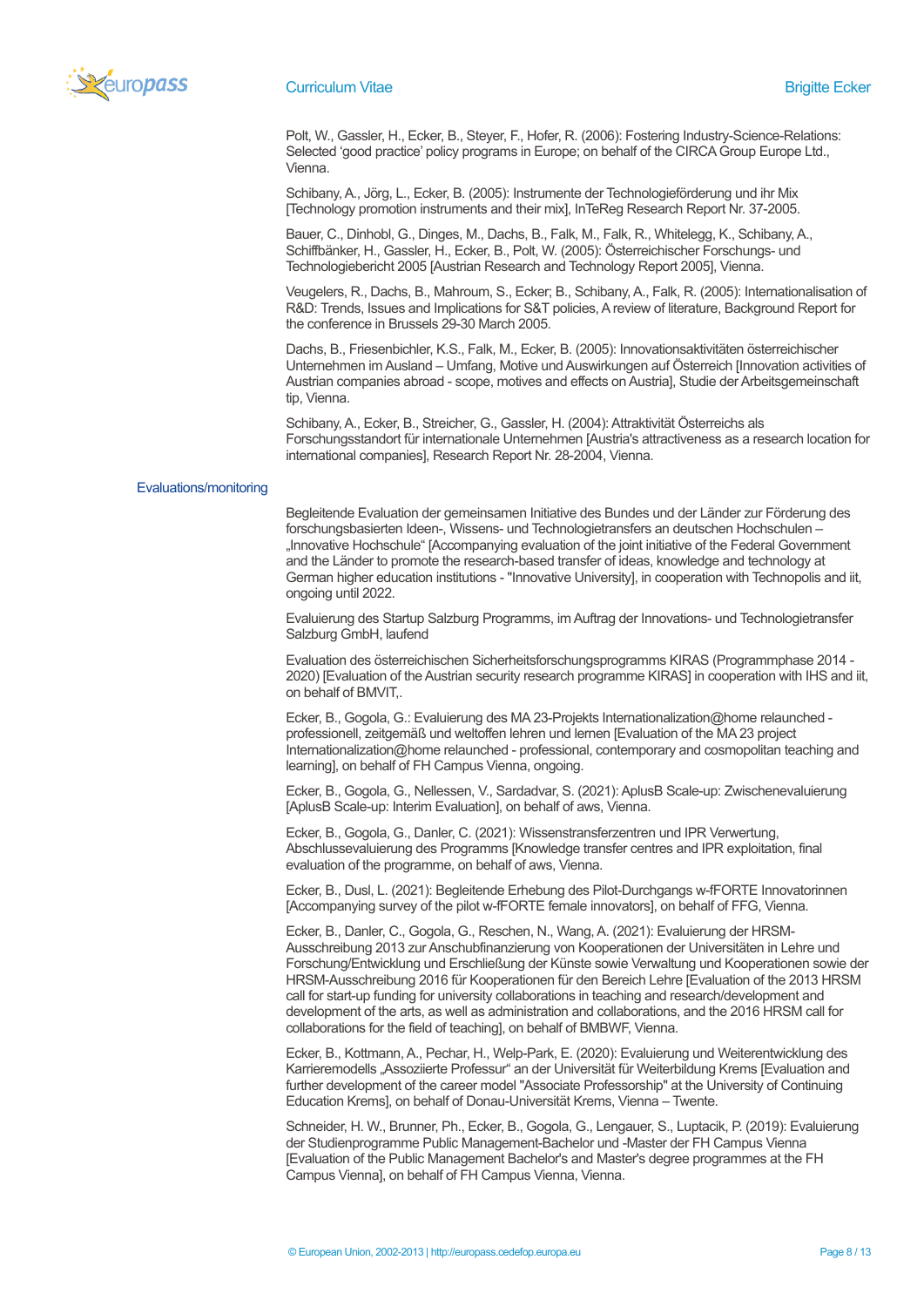

Ecker, B., Gassler, H., Gogola, G., Sardadvar, S., Pinetz, E. (2019): Evaluierung des aws Business Angel Fonds [Evaluation of the aws Business Angel Fund], on behalf of aws, Vienna.

Ecker, B., Gassler, H., Gogola, G., Sardadvar, S. (2019): Evaluierung des Programms i2 Business Angels [Evaluation of the i2 Business Angels programme, on behalf of aws, Vienna.

Hartmann, E. A., von Engelhardt, S., Künzel, M., Ecker, B., Schnabl, A. (2018): Evaluation des österreichischen Sicherheitsforschungsprogramms KIRAS, Bericht 2017 [Evaluation of the Austrian Security Research Programme KIRAS, Report 2017, on behalf of BMVIT, Berlin – Vienna.

Ecker, B., Brandl, B., Fink., N., Kaufmann, P., Loretz, S., Sardadvar, S., Sellner, R., Sheikh, S., Wolf, L. (2017): Evaluierung der Forschungsprämie gem. § 108c EstG [Evaluation of the research premium according to § 108c EStG], on behalf of BMF, on behalf of BMF, Vienna.

Hartmann, E. A., von Engelhardt, S., Ecker, B., Gassler, H., Schnabl, A. (2016): Evaluation des österreichischen Sicherheitsforschungsprogramms KIRAS, Bericht 2015 [Evaluation of the Austrian Security Research Programme KIRAS, Report 2015, on behalf of BMVIT, Berlin – Vienna.

Ecker, B., Brandl, M.-B., Fortin, I. (2014): Evaluierung des MINT/Masse-Programms [Evaluation of the STEM/Mass Programme], on behalf of BMWFW, Vienna.

Ecker, B., Meyer, S., Kottmann, A. (2014): Evaluation of the FWF DK-Programme [Evaluierung des FWF-DK-Programms], on behalf of FWF, Vienna.

Dinges, M., Haller, R., Hofer, R., Streicher, G., Ecker, B. (2012): Evaluierung des österreichischen Sicherheitsforschungsprogramms KIRAS: Interimsevaluation 2011/2012 [Evaluation of the Austrian Security Research Programme KIRAS: Interim Evaluation 2011/2012], RR143 2012/10, Vienna.

Gassler, H., Ecker, B., Reiner, C., Streicher, G., Mayer, S., Fischl, I., Streicher, J. (2011): Zwischenevaluierung der aws-Technologieprogramme 2007-2010 [Interim evaluation of the aws technology programmes 2007-2010], Vienna.

Ploder, M., Sterner, C., Niederl, A., Ecker, B. (2011): Monitoring des strategischen Programms INNOVATIVES OBERÖSTERREICH 2010PLUS - konzeptionelle Überlegungen [Monitoring of the strategic programme INNOVATIVE AUSTRIA 2010PLUS - conceptual considerations], October 2011, Graz-Vienna.

Schibany, A., G. Streicher, B. Ecker (2009): Zwischenevaluierung uni:invent II [Interim evaluation uni:invent II], InTeReg Research Report Nr. 89-2009, Vienna.

Schibany, A., Streicher, G., Ecker, B. (2008): Geistige Eigentumsrechte an Hochschulen: Evaluierung des Programms uni:invent [Intellectual property rights at universities: Evaluation of the uni:invent programme], InTeReg Research Report Nr. 74-2008, on behalf of BMWF und des BMWA, Vienna.

Jörg, L., Schibany, A., Ecker, B., Gassler, H. (2006): Zwischenevaluierung der aws-Technologieprogramme [Interim evaluation of the aws technology programmes], on behalf of BMWA, Vienna.

Ecker, B., Steyer, F., Dinges, M. (2006): Theoretical Background and Literature Review "Analysing and Evaluating the Impact on Innovation of Publicly Funded Research Programmes - Evaluation of the impact of projects of Community FP5 and FP6", on behalf of DG Enterprise and Industry, Vienna.

Schibany, A., Ecker, B., Schmidmayer, J., Jörg, L., Warta, K., Sheikh, S. (2005): Evaluierung der Christian Doppler Forschungsgesellschaft (CDG) [Evaluation of the Christian Doppler Research Association (CDG)], on behalf of BMWA, Vienna

### Research Reports with focus on higher education and research

 Ecker, B., Pfaffel, A.: Evaluation der Auswahlverfahren für Lehramtsstudien der Primarstufe und Sekundarstufe (Allgemeinbildung) an den Pädagogischen Hochschulen und Universitäten in Österreich (Evaluation of the selection procedures for teacher training studies at primary and secondary level (general education) at teacher training colleges and universities in Austria), on behalf of Qualitätssicherheitsrat, ongoing.

Ecker, B., Régent, V.: Labour Market Relevance and Outcomes (LMRO) in Higher Education in Austria, Unterstützung der Vor-Ort-Besuche und des internationalen Calls für "Good Practices", ongoing.

Ecker, B., Régent, V., Pfaffel, A., Dusl, L.: Studie zum Mehrwert der Stipendienprogramme des BMBWF ( Study on the added value of the BMBWF scholarship programmes), on behalf of BMBWF, ongoing.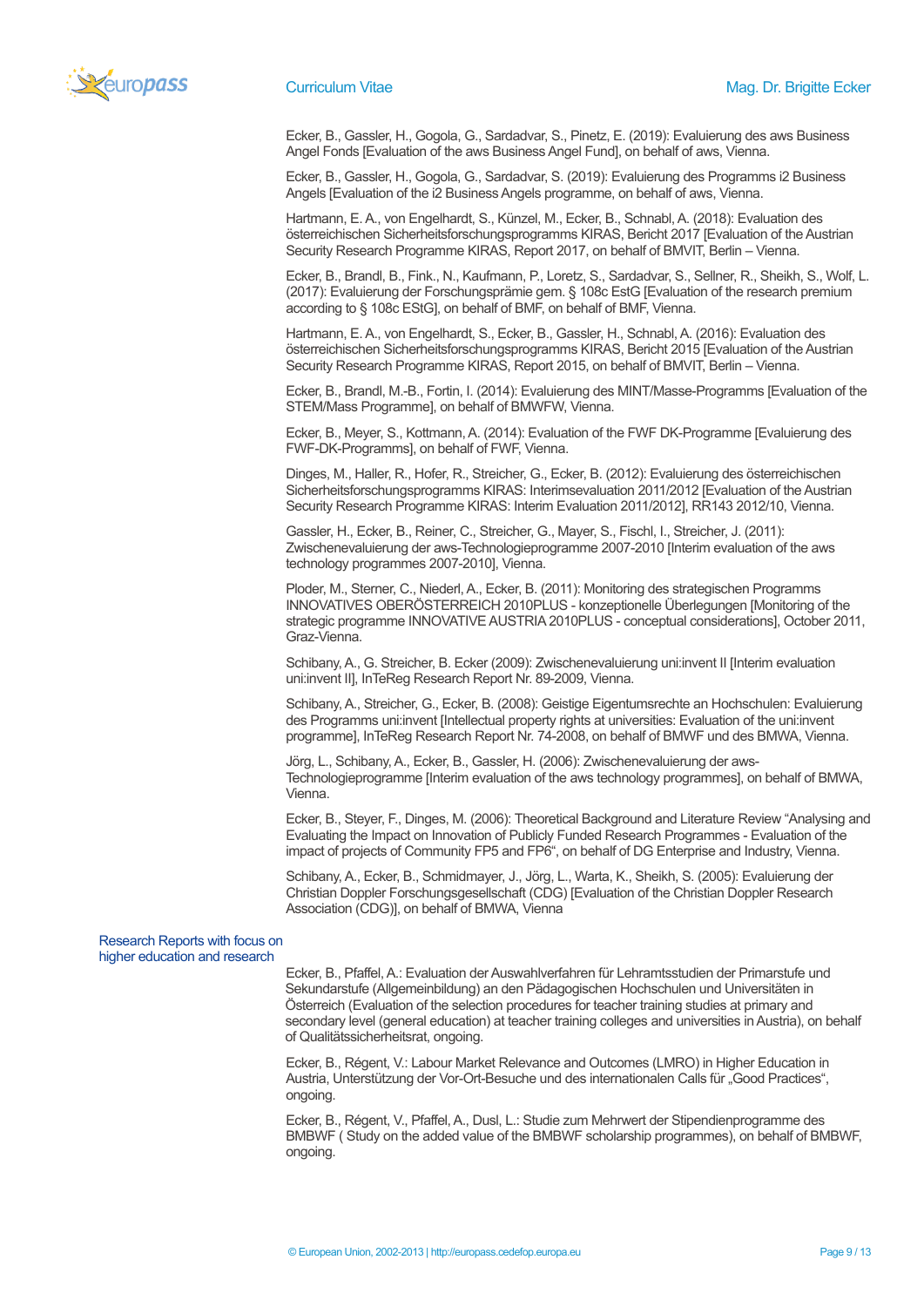

Régent, V., Pfaffel, A., Ecker, B. (2021): Bedarfs- und Akzeptanzanalyse für die Einrichtung eines MBA "Digital Accelerator in Taxation & Accounting" ( Needs and acceptance analysis for the establishment of an MBA "Digital Accelerator in Taxation & Accounting), on behalf of FH Campus Wien.

Ecker, B., Kottmann, A. (2021): Assoziierte Professur: Überarbeitung der Richtlinie für die Universität für Weiterbildung Krems ( Associate professorship: revision of the guideline for the University of Continuing Education Krems), in cooperation with CHEPS, on behalf of Donau-Universität Krems, Wien – Enschede.

Ecker, B, Kottmann A. (2020): Entwicklungspfade an der Universität für Weiterbildung Krems: Mögliche Wege, Unterstützungsmaßnahmen und Szenarien vor dem Hintergrund internationaler Entwicklungen und der österreichischen Universitätslandschaft [Development paths at the University of Continuing Education Krems: Possible paths, support measures and scenarios against the background of international developments and the Austrian university landscape], in cooperation with CHEPS, on behalf of Donau-Universität Krems, Vienna – Enschede.

Ecker, B., Dusl, L. (2020).: Universitätsbericht 2020: Wissenschaftlicher Input zu Kapitel 2 "Digitalisierung im Fokus" [University Report 2020: Scientific Input on Chapter 2 "Focus on Digitisation"], on behalf of BMBWF, Vienna.

Ecker, B, Gogola, G.: Universitätsbericht 2020: Wissenschaftlicher Input zu Kapitel 5 "Forschung an Universitäten" [University Report 2020: Scientific Input on Chapter 5 "Research at Universities"], on behalf of BMBWF, Vienna.

Ecker, B., Campbell, D. F. J., Danler, C., Gogola, G. (2020): Universitäten als unternehmerisch handelnde Institutionen: Steuerungsrelevanz betriebswirtschaftlicher Instrumente und Kennzahlen [Universities as entrepreneurial institutions: The steering relevance of business management instruments and key figures], on behalf of BMBWF, Vienna.

Ecker, B., Gogola, G. (2019): Übersicht zu den Qualifizierungsvereinbarungen der österreichischen Universitäten [Overview of the qualification agreements of the Austrian universities], on behalf of BMBWF, Vienna.

Ecker, B., Gogola, G. (2019): Rahmenbedingungen für exzellente österreichische Hochschulinstitutionen in weltweiten anerkannten Rankings [Framework conditions for excellent Austrian higher education institutions in globally recognised rankings], on behalf of BMBWF, Vienna.

Ecker, B., Campbell, D. F. J., Danler, C., Gogola, G., Welp-Park, E., Pechar, H. (2019): Die Entrepreneurial Agenda an Österreichs Hochschulen: Entwicklungen, Aktivitäten und Vorhaben - eine Bestandaufnahme [The Entrepreneurial Agenda at Austrian Universities: Developments, Activities and Projects - a Stocktaking], on behalf of BMBWF, Vienna.

Ecker, B., Campbell, D. F. J., Pechar, H., Reiner, C., Welp-Park, E. (2018): Background Report for the HEInnovate Country Review Austria 2017/18 and onsite support of OECD and the European Commission, on behalf of BMBWF, Vienna.

Ecker, B., Gogola, G. (2017): Abschnitt "Postdocs und wissenschaftliche Karriere", Universitätsbericht 2017 [Section "Postdocs and academic careers", University Report 2017], on behalf of BMWFW, Vienna.

Ecker, B., Sardadvar, S., Gogola, G. (2017): Abschnitt "Forschung an Universitäten", Universitätsbericht 2017 [Section "Research at universities", University Report 2017], on behalf of BMWFW, Vienna.

Ecker, B., Leitner, K.H., Steindl, C. (2017): Finanzierungsmodelle für den Fachhochschul-Sektor in Österreich [Financing models for the Fachhochschule sector in Austria], in cooperation with AIT, on behalf of BMWFW, Vienna.

Binder, D., Thaler, B., Unger, M., Ecker, B., Mathä, P. (2017): MINT an öffentlichen Universitäten und Fachhochschulen sowie am Arbeitsmarkt: eine Bestandaufnahme [STEM at public universities and universities of applied sciences as well as on the labour market: a stocktaking], IHS-study on behalf of BMWFW, Vienna.

Ecker, B., Gassler, H. (2016): Akademische Spin-offs: Das universitäre Gründungsökosystem in Österreich und der Nutzen von Spin-offs für die Herkunftsuniversität [Academic spin-offs: The university start-up ecosystem in Austria and the benefits of spin-offs for the university of origin], on behalf of BMWFW, Vienna.

Ecker, B. (2015): Section "Higher Education" in Eurypedia, revision on behalf of BMBF.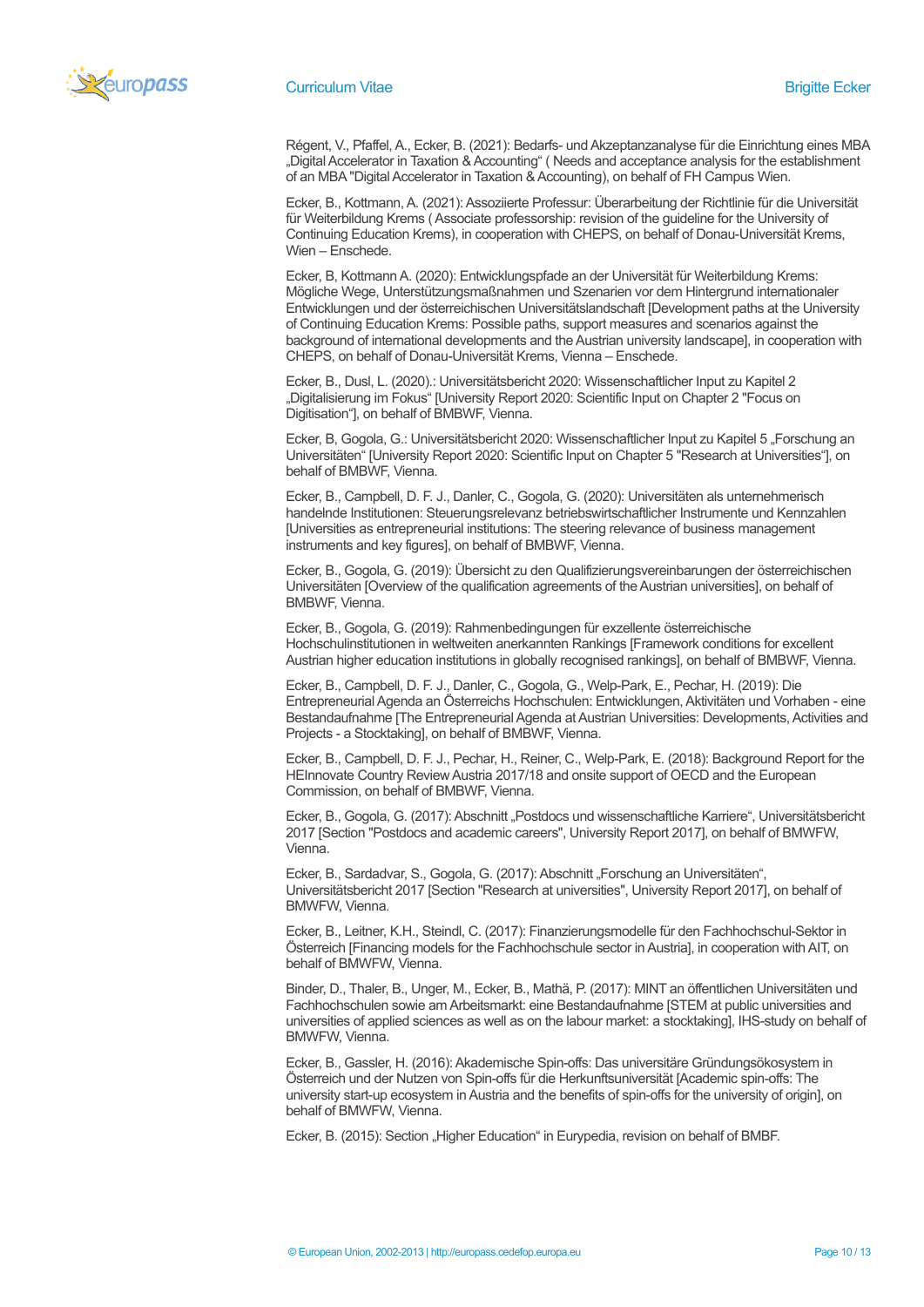

Ecker, B., Jud, Th., Loretz, S., Kottmann, A., Brandl, M.-B. (2015): Forschungsförderung durch Stiftungen in Österreich: Stiftungsaktivitäten, Anreize und Strukturen im internationalen Vergleich [Research Funding by Foundations in Austria: Foundation Activities, Incentives and Structures in International Comparison], in cooperation with IMPROVEO, on behalf of BMWFW und FWF, Vienna.

Ecker, B. (2014): Abschnitt "Doktoratsausbildung – Nachwuchs an der Schnittstelle Lehre-Forschung", Universitätsbericht 2014 [Section "Doctoral training - young researchers at the teaching-research interface", University Report 2014], on behalf of BMWFW, Vienna.

Ecker, B. Gassler, H. (2014): Abschnitt "Forschung an Universitäten", Universitätsbericht 2014 [Section "Research at universities", University Report 2014], on behalf of BMWFW, Vienna.

Ecker, B., Rainer C. (2014): Abschnitt "Universitäten als Bildungs- und Ausbildungsinstitutionen", Universitätsbericht 2014 [Section "Universities as educational and training institutions", University Report 2014], on behalf of BMWFW, Vienna.

Leitner, K.H., Ecker, B., Heller-Schuh, B. (2013): Maßnahmen zur Qualitätsstandardisierung der Lehre an Universitäten im Zuge der Einführung der Studienplatzfinanzierung: Ein internationaler Vergleich und Empfehlungen für Österreich [Measures to Standardise the Quality of Teaching at Universities in the Course of the Introduction of Study Place Financing: An International Comparison and Recommendations for Austria], on behalf of BMWF, Vienna.

Flink, T., Rogge, J.-Ch., Rossmann, S., Simon, D., Egeln, J., Rammer, C., Schiessler, P., Breitfuss, M., Dinges, M., Ecker, B., Niederl, A., Reidl, S., Brandt, T., Daimer, S., Schubert, T. (2012): Status und Entwicklungsperspektiven der Forschung an deutschen Hochschulen [Status and development perspectives of research at German universities], Mannheim, Berlin, Vienna, Karlsruhe.

Leitner, K.H., Ecker, B., Steindl, C. (2011): Finanzierungsmodelle universitärere Lehre: Internationale Beispiele, Erfahrungen und mögliche Strategien für Österreich [Financing models for university teaching: International examples, experiences and possible strategies for Austria], on behalf of BMWF, Vienna.

Niederl, A., Breitfuss, M., Ecker, B., Leitner, K.H. (2011): Modelle der universitären Forschungsfinanzierung: Ausgewählte internationale Erfahrungen [Models of university research funding: Selected international experiences], on behalf of BMWF, Vienna.

Leitner, K.H., Ecker, B. (2010): Finanzierung von Lehre an Hochschulen – ausgewählte Fallbeispiele, Vortrag im Rahmen des Hochschuldialogs [Financing of Teaching at Universities - Selected Case Studies, lecture in the framework of the Higher Education Dialogue], im April 2010 in Vienna.

Ecker, B. (2010): Finanzierung von Universitäten: Modelle im internationalen Vergleich, Vortrag im Rahmen des Hochschuldialogs [Financing Universities: Models in International Comparison, lecture in the framework of the Higher Education Dialogue], Vienna

Ecker, B., Schibany, A., Steyer, F. (2008): IPR-Regelungen in Wissenschaft-Wirtschaftskooperationen. Case Studies ausgewählter Forschungsinstitutionen und Hochschulen [IPR regulations in sciencebusiness cooperation. Case studies of selected research institutions and universities]; on behalf of Industriellenvereinigung, InTeReg Research Report No. 79-2008, Vienna.

Leitner, K.H., Hölzl, W., Ecker, B., Streicher, G. (2007): Finanzierungsstruktur von Universitäten: Internationale Erfahrungen zum Verhältnis zwischen Basisfinanzierung und kompetitiver Forschungsfinanzierung [Funding structure of universities: International experience on the relationship between core funding and competitive research funding], Studie on behalf of tip, Vienna.

Ecker, B. (2006): Stellungnahme zur Evaluierung des START-Programmes und des Wittgenstein-Preises [Statement on the evaluation of the START Programme and the Wittgenstein Award], on request of bm:bwk, Vienna.

### Books

Keuschnigg, C., Ecker, B., Gassler, H., Hofer, H., Koch, S., Kuschej, H., Lassnigg, L., Reiner, C., Sellner, R., Skriner, E., Vogtenhuber, S. (2015): Vision Austria 2050: Advancement through education, research and innovation, on behalf of the Austrian Council (RFTE) and the Austrian Institute of Technology (AIT), Vienna.

Keuschnigg, C., Ecker, B., Gassler, H., Hofer, H., Koch, S., Kuschej, H., Lassnigg, L., Reiner, C., Sellner, R., Skriner, E., Vogtenhuber, S. (2014): Vision Österreich 2050: Vorsprung durch Bildung, Innovation und Wandel [Vision Austria 2050: Advancement through education, innovation and change], on behalf of RFTE und AIT, Holzhausen: Vienna.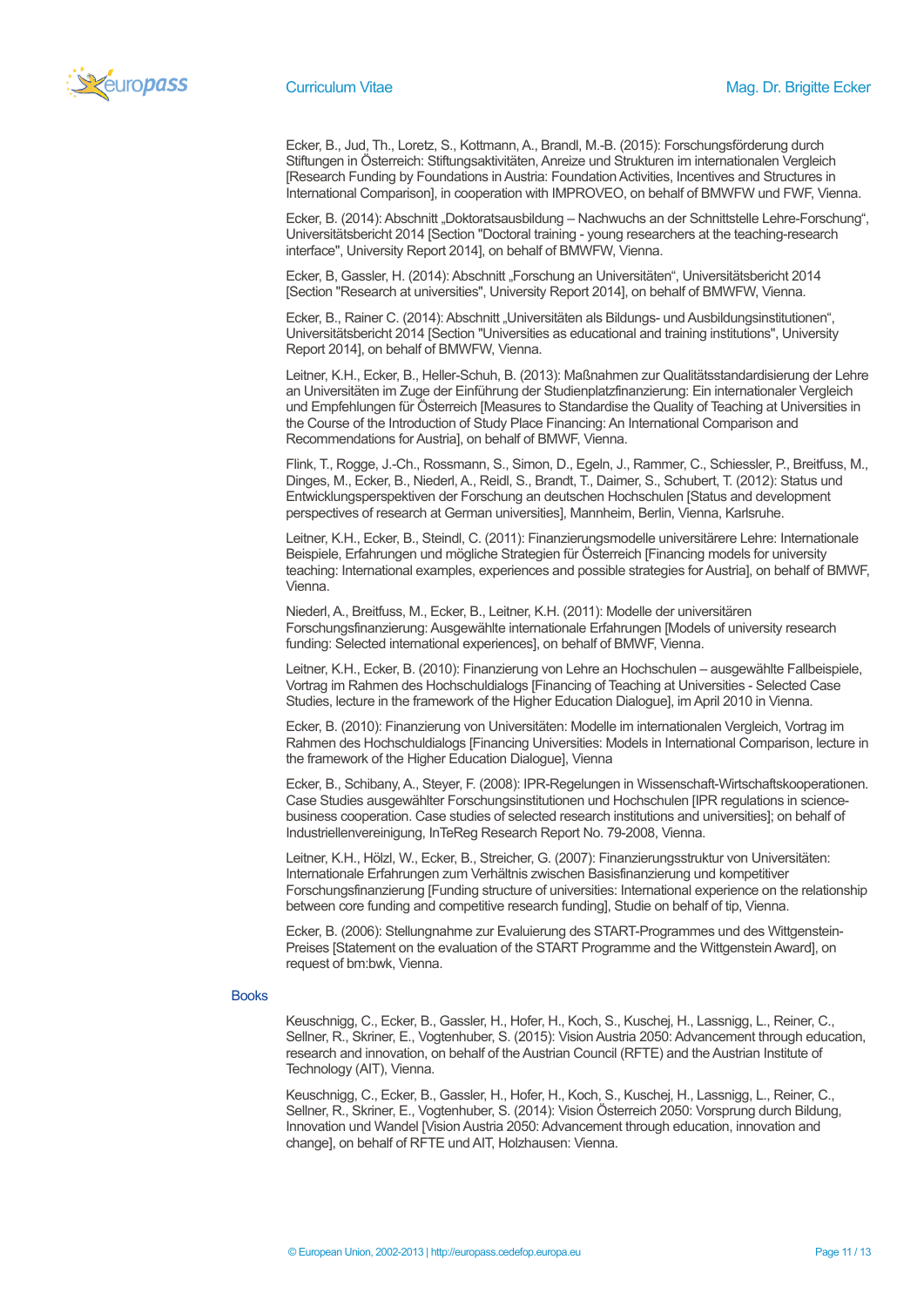

Berger, M., Ecker, B. (2008): Der Sprung über die Große Mauer: Die Internationalisierung von F&E und das chinesische Innovationssystem [Leaping the Great Wall: The Internationalisation of R&D and the Chinese Innovation System], Graz: Leykam.

Ecker, B. (2008): Ausländische F&E-Einheiten multinationaler Unternehmen: Empirische Evidenz zu Rollen und IT aus Österreich [Foreign R&D units of multinational companies: Empirical Evidence on Roles and IT from Austria], Verlag Dr. Müller

### Book contributions

Ecker, B. (2018): Die leistungsorientierte Hochschulfinanzierung als Instrument für mehr Effizienz und Qualität [Performance-oriented higher education funding as an instrument for more efficiency and quality], in: M., Jayasekara, J. Siter (Hrsg.): Hochschule der Zukunft, Vienna.

Ecker, B., Keuschnigg, C., Weyerstrass, K. (2015): Österreich im globalen Wettbewerb – Wachstum und Wohlfahrt durch Reformen [Austria in global competition - growth and welfare through reforms], in: H. Androsch, J. Taus (Hrsg.): Österreich - Wohin soll das Land gehen: Überlegungen zur wirtschaftlichen Zukunft des Landes, Vienna: Neuer Wissenschaftlicher Verlag.

Ecker, B., Brandl, M.-B., , Pohl, A. (2015): Bildung, in: F. Prettenthaler, A. Schnabl (Hrsg.): Wirtschaftsfaktor Kirche: Die Leistungen der katholischen Kirche für das Gemeinwesen in Österreich und ihre ökonomischen Effekte [The Church as an Economic Factor: The Services of the Catholic Church for the Community in Austria and their Economic Effects], Vienna: Verlag der Österreichischen Akademie der Wissenschaften.

Leitner, K.H., Ecker, B. (2009): The challenge of competitive funding at Universities: An international study on the ratio between core budget funding and external funding, in The iPED Research Network (eds.): Academic Futures: Inquiries into Higher Education and Pedagogy, Cambridge Scholars Publishing.

#### Contributions in journals/papers

Ecker, B., Campbell, D. (2019): Was bedeutet Innovation an Universitäten? Durch welche Organisationsentwicklung kann eine Universität ihre Innovationsfähigkeit verbessern? [What does innovation mean at universities? Through which organisational development can a university improve its innovative capacity?] Zeitschrift für Hochschulrecht 18, 43-50.

Ecker, B. (2018): Steuerliche Forschungsförderung in Österreich: Stellenwert und Befunde aus der Evaluierung der Forschungsprämie § 108c EstG [Fiscal research funding in Austria: status and findings from the evaluation of the research premium], fteval-Journal 46, 32-36.

Ecker, B. (2018): Forschungsprämie: die steuerliche Forschungsförderung als Backbone der unternehmerischen F&E in Österreich [Research premium: tax incentives for research as the backbone of entrepreneurial R&D in Austria], Wirtschaftspolitische Blätter, 2018/1, 163-176.

Ecker, B., Weyerstrass, K. (2016): Industrie 4.0 als Chance für eine stärkere Industrie, als Schlüssel für mehr Wettbewerbsfähigkeit [Industry 4.0 as an opportunity for a stronger industry, as the key to greater competitiveness], Wirtschaftspolitische Blätter, 2016/2, 23-36.

Ecker, B., Gassler, H. (2016): Forschung und immaterielle Investitionen als zentrale Elemente für die Zukunftssicherung moderner Volkswirtschaften [Research and intangible investments as central elements for securing the future of modern economies], Wirtschaftspolitische Blätter, 2016/1, 87-99.

Kottmann, A., Ecker, B. (2015): Die Zukunft der Doktorandenausbildung [The future of doctoral education], Journal Hochschuldidaktik Vol. 1-2, 17-20.

Ecker, B., Leitner, K.H., Steindl, C. (2012): Funding formulas for teaching in public universities: International experience sand lessons drawn from a science policy view, University Funding Articles Series, published by the EUA, abrufbar unter:

http://www.eua.be/Libraries/Funding\_Forum/EUA\_Ecker\_article\_web.sflb.ashx.

Leitner, K.H., Steindl, C., Ecker, B. (2012): Studienplatzfinanzierung: Internationale Erfahrungen und Implikationen für eine Einführung in Österreich [Study place financing: International experiences and implications for an introduction in Austria], Zeitschrift für Hochschulrecht 11(2), DOI 10.1007/s00741- 012-0046-z.

Ecker, B., van Triest, S., Williams, C. (2011): Management control and the decentralization of R&D, Journal of Management, Journal of Management 39(4), 906-927.